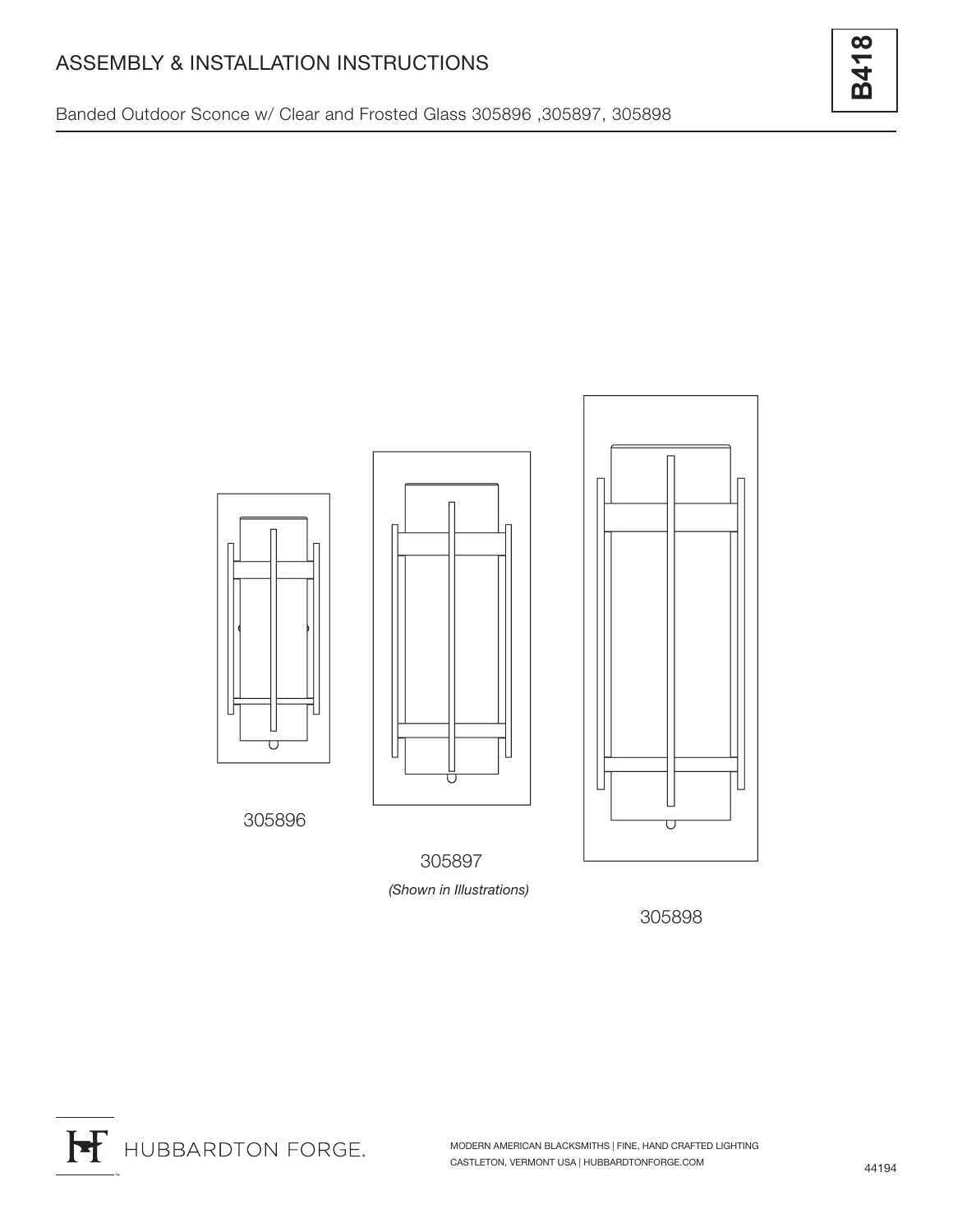# ASSEMBLY & INSTALLATION INSTRUCTIONS

Banded Outdoor Sconce w/ Clear and Frosted Glass 305896 ,305897, 305898

### **Component Parts**

| Δ | <b>Fixture</b>      |
|---|---------------------|
| В | Crossbar            |
| C | <b>Stud (2)</b>     |
| D | <b>Ground Screw</b> |
| Е | Knurled Ball (2)    |
| F | <b>Caulking Lip</b> |
| G | $O$ -ring $(2)$     |
| н | Inner Glass         |
|   | <b>Outer Glass</b>  |
|   |                     |